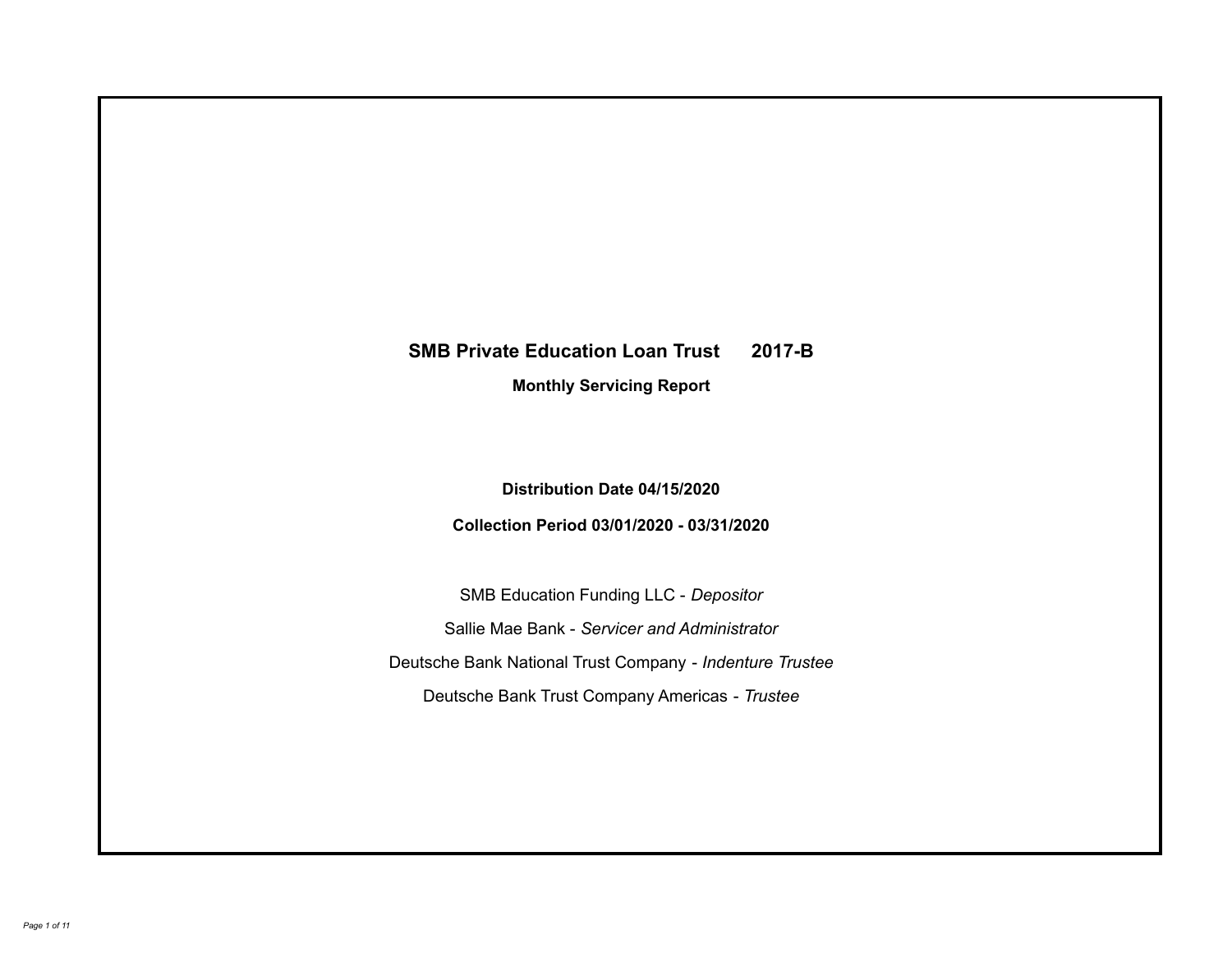| Α | <b>Student Loan Portfolio Characteristics</b>                  | <b>Settlement Date</b><br>11/08/2017 | 02/29/2020            | 03/31/2020            |
|---|----------------------------------------------------------------|--------------------------------------|-----------------------|-----------------------|
|   | <b>Principal Balance</b>                                       | \$701,477,893.40                     | \$500,103,650.96      | \$491,238,116.42      |
|   | Interest to be Capitalized Balance                             | 46,726,543.99                        | 28, 188, 876. 14      | 27,954,598.78         |
|   | Pool Balance                                                   | \$748,204,437.39                     | \$528,292,527.10      | \$519,192,715.20      |
|   | Weighted Average Coupon (WAC)                                  |                                      |                       |                       |
|   | WAC1 (Contractual Interest Rate on the Loan)                   | 8.97%                                | 9.16%                 | 8.58%                 |
|   | WAC2 (Average of Applicable Interest Rate)                     | 8.94%                                | 9.10%                 | 8.53%                 |
|   | WAC3 (Average of Actual Interest Rate)                         | 8.86%                                | 9.02%                 | 8.45%                 |
|   | Weighted Average Remaining Term                                | 135.09                               | 128.12                | 128.42                |
|   | Number of Loans                                                | 66,252                               | 47,653                | 46,870                |
|   | Number of Borrowers                                            | 63,554                               | 45,855                | 45,102                |
|   | Pool Factor<br>Since Issued Total Constant Prepayment Rate (1) |                                      | 0.706080452<br>11.79% | 0.693918252<br>11.84% |
|   |                                                                |                                      |                       |                       |
| B | <b>Debt Securities</b><br><b>Cusip/Isin</b>                    | 03/16/2020                           |                       | 04/15/2020            |
|   | A2A<br>83189DAB6                                               | \$214,269,195.22                     |                       | \$210,001,383.44      |
|   | A2B<br>83189DAC4                                               | \$105,535,573.75                     |                       | \$103,433,517.20      |
|   | B<br>83189DAD2                                                 | \$50,000,000.00                      |                       | \$50,000,000.00       |
|   |                                                                |                                      |                       |                       |
| C | <b>Certificates</b><br><b>Cusip/Isin</b>                       | 03/16/2020                           |                       | 04/15/2020            |
|   | 83189D100<br>Residual                                          | \$100,000.00                         |                       | \$100,000.00          |
|   |                                                                |                                      |                       |                       |
| D | <b>Account Balances</b>                                        | 03/16/2020                           |                       | 04/15/2020            |
|   | Reserve Account Balance                                        | \$1,891,480.00                       |                       | \$1,891,480.00        |
|   |                                                                |                                      |                       |                       |
| Е | <b>Asset / Liability</b>                                       | 03/16/2020                           |                       | 04/15/2020            |
|   | Overcollateralization Percentage                               | 30.00%                               |                       | 30.00%                |
|   | Specified Overcollateralization Amount                         | \$158,487,758.13                     |                       | \$155,757,814.56      |
|   | Actual Overcollateralization Amount                            | \$158,487,758.13                     |                       | \$155,757,814.56      |

(1) For additional information, see 'Since Issued CPR Methodology' found on page 11 of this report.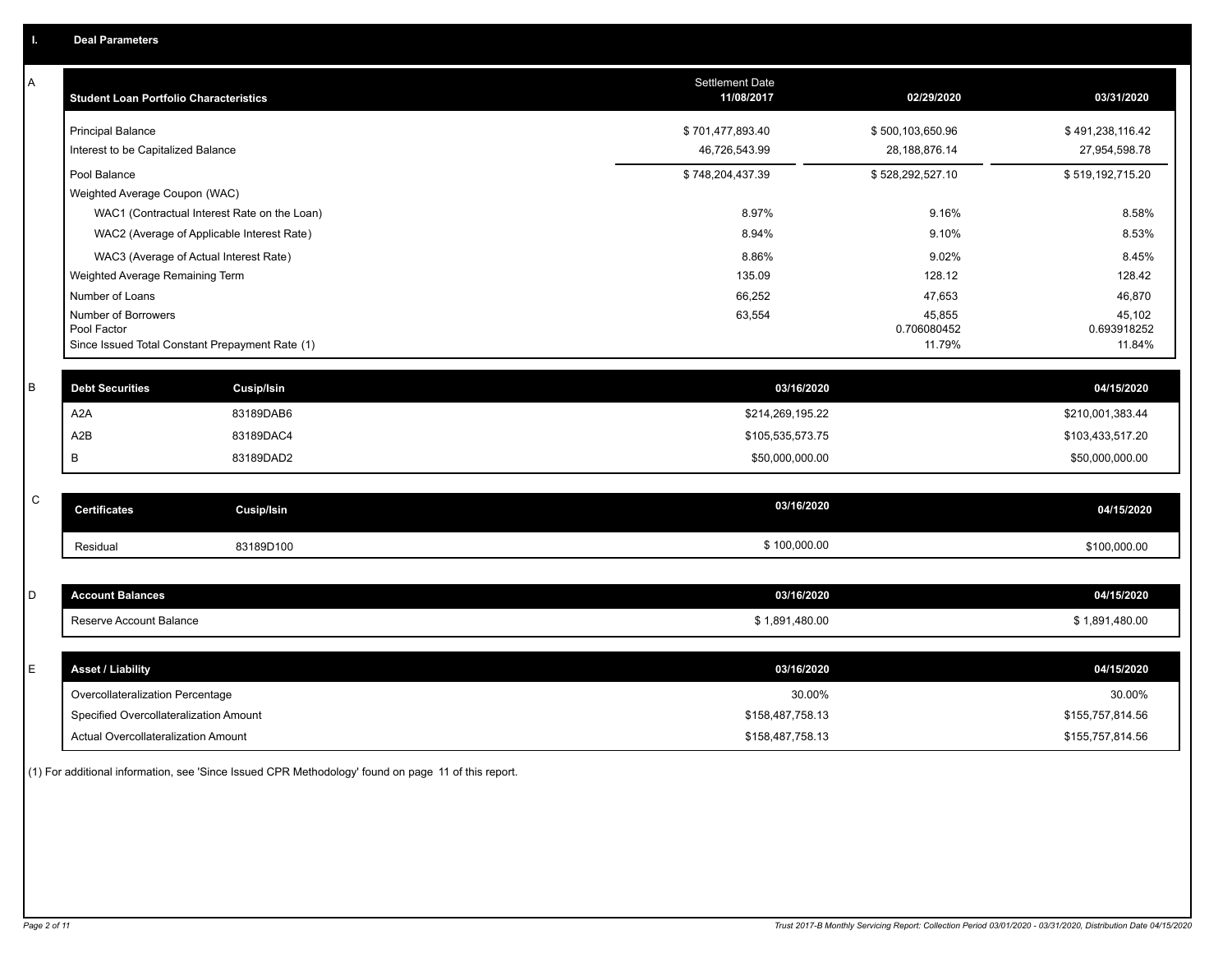# **II. 2017-B Trust Activity 03/01/2020 through 03/31/2020**

| <b>Borrower Principal</b><br>9,375,258.79<br>0.00<br><b>Consolidation Activity Principal</b><br>0.00<br>Seller Principal Reimbursement<br>0.00<br>Servicer Principal Reimbursement<br>0.00<br>Delinquent Principal Purchases by Servicer<br><b>Other Principal Deposits</b><br>98,470.80<br>\$9,473,729.59<br><b>Total Principal Receipts</b><br>В<br><b>Student Loan Interest Receipts</b><br><b>Borrower Interest</b><br>2,444,879.08<br>0.00<br><b>Consolidation Activity Interest</b><br>0.00<br>Seller Interest Reimbursement<br>0.00<br>Servicer Interest Reimbursement<br>0.00<br>Delinquent Interest Purchases by Servicer<br>382.49<br>Other Interest Deposits<br>\$2,445,261.57<br><b>Total Interest Receipts</b><br>C<br>\$67,119.38<br><b>Recoveries on Realized Losses</b><br>D<br><b>Investment Income</b><br>\$8,963.27<br>E.<br><b>Funds Borrowed from Next Collection Period</b><br>\$0.00<br>F<br>\$0.00<br><b>Funds Repaid from Prior Collection Period</b><br>G<br>\$0.00<br>Loan Sale or Purchase Proceeds<br>\$0.00<br>н<br>Initial Deposits to Distribution Account<br>\$0.00<br><b>Excess Transferred from Other Accounts</b><br><b>Borrower Benefit Reimbursements</b><br>\$0.00<br>J<br><b>Other Deposits</b><br>\$0.00<br>Κ<br>L<br><b>Other Fees Collected</b><br>\$0.00<br>М<br><b>AVAILABLE FUNDS</b><br>\$11,995,073.81 |   | <b>Student Loan Principal Receipts</b>               |              |
|--------------------------------------------------------------------------------------------------------------------------------------------------------------------------------------------------------------------------------------------------------------------------------------------------------------------------------------------------------------------------------------------------------------------------------------------------------------------------------------------------------------------------------------------------------------------------------------------------------------------------------------------------------------------------------------------------------------------------------------------------------------------------------------------------------------------------------------------------------------------------------------------------------------------------------------------------------------------------------------------------------------------------------------------------------------------------------------------------------------------------------------------------------------------------------------------------------------------------------------------------------------------------------------------------------------------------------------------------------|---|------------------------------------------------------|--------------|
|                                                                                                                                                                                                                                                                                                                                                                                                                                                                                                                                                                                                                                                                                                                                                                                                                                                                                                                                                                                                                                                                                                                                                                                                                                                                                                                                                        |   |                                                      |              |
|                                                                                                                                                                                                                                                                                                                                                                                                                                                                                                                                                                                                                                                                                                                                                                                                                                                                                                                                                                                                                                                                                                                                                                                                                                                                                                                                                        |   |                                                      |              |
|                                                                                                                                                                                                                                                                                                                                                                                                                                                                                                                                                                                                                                                                                                                                                                                                                                                                                                                                                                                                                                                                                                                                                                                                                                                                                                                                                        |   |                                                      |              |
|                                                                                                                                                                                                                                                                                                                                                                                                                                                                                                                                                                                                                                                                                                                                                                                                                                                                                                                                                                                                                                                                                                                                                                                                                                                                                                                                                        |   |                                                      |              |
|                                                                                                                                                                                                                                                                                                                                                                                                                                                                                                                                                                                                                                                                                                                                                                                                                                                                                                                                                                                                                                                                                                                                                                                                                                                                                                                                                        |   |                                                      |              |
|                                                                                                                                                                                                                                                                                                                                                                                                                                                                                                                                                                                                                                                                                                                                                                                                                                                                                                                                                                                                                                                                                                                                                                                                                                                                                                                                                        |   |                                                      |              |
|                                                                                                                                                                                                                                                                                                                                                                                                                                                                                                                                                                                                                                                                                                                                                                                                                                                                                                                                                                                                                                                                                                                                                                                                                                                                                                                                                        |   |                                                      |              |
|                                                                                                                                                                                                                                                                                                                                                                                                                                                                                                                                                                                                                                                                                                                                                                                                                                                                                                                                                                                                                                                                                                                                                                                                                                                                                                                                                        |   |                                                      |              |
|                                                                                                                                                                                                                                                                                                                                                                                                                                                                                                                                                                                                                                                                                                                                                                                                                                                                                                                                                                                                                                                                                                                                                                                                                                                                                                                                                        |   |                                                      |              |
|                                                                                                                                                                                                                                                                                                                                                                                                                                                                                                                                                                                                                                                                                                                                                                                                                                                                                                                                                                                                                                                                                                                                                                                                                                                                                                                                                        |   |                                                      |              |
|                                                                                                                                                                                                                                                                                                                                                                                                                                                                                                                                                                                                                                                                                                                                                                                                                                                                                                                                                                                                                                                                                                                                                                                                                                                                                                                                                        |   |                                                      |              |
|                                                                                                                                                                                                                                                                                                                                                                                                                                                                                                                                                                                                                                                                                                                                                                                                                                                                                                                                                                                                                                                                                                                                                                                                                                                                                                                                                        |   |                                                      |              |
|                                                                                                                                                                                                                                                                                                                                                                                                                                                                                                                                                                                                                                                                                                                                                                                                                                                                                                                                                                                                                                                                                                                                                                                                                                                                                                                                                        |   |                                                      |              |
|                                                                                                                                                                                                                                                                                                                                                                                                                                                                                                                                                                                                                                                                                                                                                                                                                                                                                                                                                                                                                                                                                                                                                                                                                                                                                                                                                        |   |                                                      |              |
|                                                                                                                                                                                                                                                                                                                                                                                                                                                                                                                                                                                                                                                                                                                                                                                                                                                                                                                                                                                                                                                                                                                                                                                                                                                                                                                                                        |   |                                                      |              |
|                                                                                                                                                                                                                                                                                                                                                                                                                                                                                                                                                                                                                                                                                                                                                                                                                                                                                                                                                                                                                                                                                                                                                                                                                                                                                                                                                        |   |                                                      |              |
|                                                                                                                                                                                                                                                                                                                                                                                                                                                                                                                                                                                                                                                                                                                                                                                                                                                                                                                                                                                                                                                                                                                                                                                                                                                                                                                                                        |   |                                                      |              |
|                                                                                                                                                                                                                                                                                                                                                                                                                                                                                                                                                                                                                                                                                                                                                                                                                                                                                                                                                                                                                                                                                                                                                                                                                                                                                                                                                        |   |                                                      |              |
|                                                                                                                                                                                                                                                                                                                                                                                                                                                                                                                                                                                                                                                                                                                                                                                                                                                                                                                                                                                                                                                                                                                                                                                                                                                                                                                                                        |   |                                                      |              |
|                                                                                                                                                                                                                                                                                                                                                                                                                                                                                                                                                                                                                                                                                                                                                                                                                                                                                                                                                                                                                                                                                                                                                                                                                                                                                                                                                        |   |                                                      |              |
|                                                                                                                                                                                                                                                                                                                                                                                                                                                                                                                                                                                                                                                                                                                                                                                                                                                                                                                                                                                                                                                                                                                                                                                                                                                                                                                                                        |   |                                                      |              |
|                                                                                                                                                                                                                                                                                                                                                                                                                                                                                                                                                                                                                                                                                                                                                                                                                                                                                                                                                                                                                                                                                                                                                                                                                                                                                                                                                        |   |                                                      |              |
|                                                                                                                                                                                                                                                                                                                                                                                                                                                                                                                                                                                                                                                                                                                                                                                                                                                                                                                                                                                                                                                                                                                                                                                                                                                                                                                                                        |   |                                                      |              |
|                                                                                                                                                                                                                                                                                                                                                                                                                                                                                                                                                                                                                                                                                                                                                                                                                                                                                                                                                                                                                                                                                                                                                                                                                                                                                                                                                        |   |                                                      |              |
|                                                                                                                                                                                                                                                                                                                                                                                                                                                                                                                                                                                                                                                                                                                                                                                                                                                                                                                                                                                                                                                                                                                                                                                                                                                                                                                                                        |   |                                                      |              |
|                                                                                                                                                                                                                                                                                                                                                                                                                                                                                                                                                                                                                                                                                                                                                                                                                                                                                                                                                                                                                                                                                                                                                                                                                                                                                                                                                        |   |                                                      |              |
|                                                                                                                                                                                                                                                                                                                                                                                                                                                                                                                                                                                                                                                                                                                                                                                                                                                                                                                                                                                                                                                                                                                                                                                                                                                                                                                                                        |   |                                                      |              |
| O<br>Aggregate Purchased Amounts by the Depositor, Servicer or Seller<br>\$98,853.29                                                                                                                                                                                                                                                                                                                                                                                                                                                                                                                                                                                                                                                                                                                                                                                                                                                                                                                                                                                                                                                                                                                                                                                                                                                                   | N | Non-Cash Principal Activity During Collection Period | \$608,195.05 |
| P<br>\$0.00<br>Aggregate Loan Substitutions                                                                                                                                                                                                                                                                                                                                                                                                                                                                                                                                                                                                                                                                                                                                                                                                                                                                                                                                                                                                                                                                                                                                                                                                                                                                                                            |   |                                                      |              |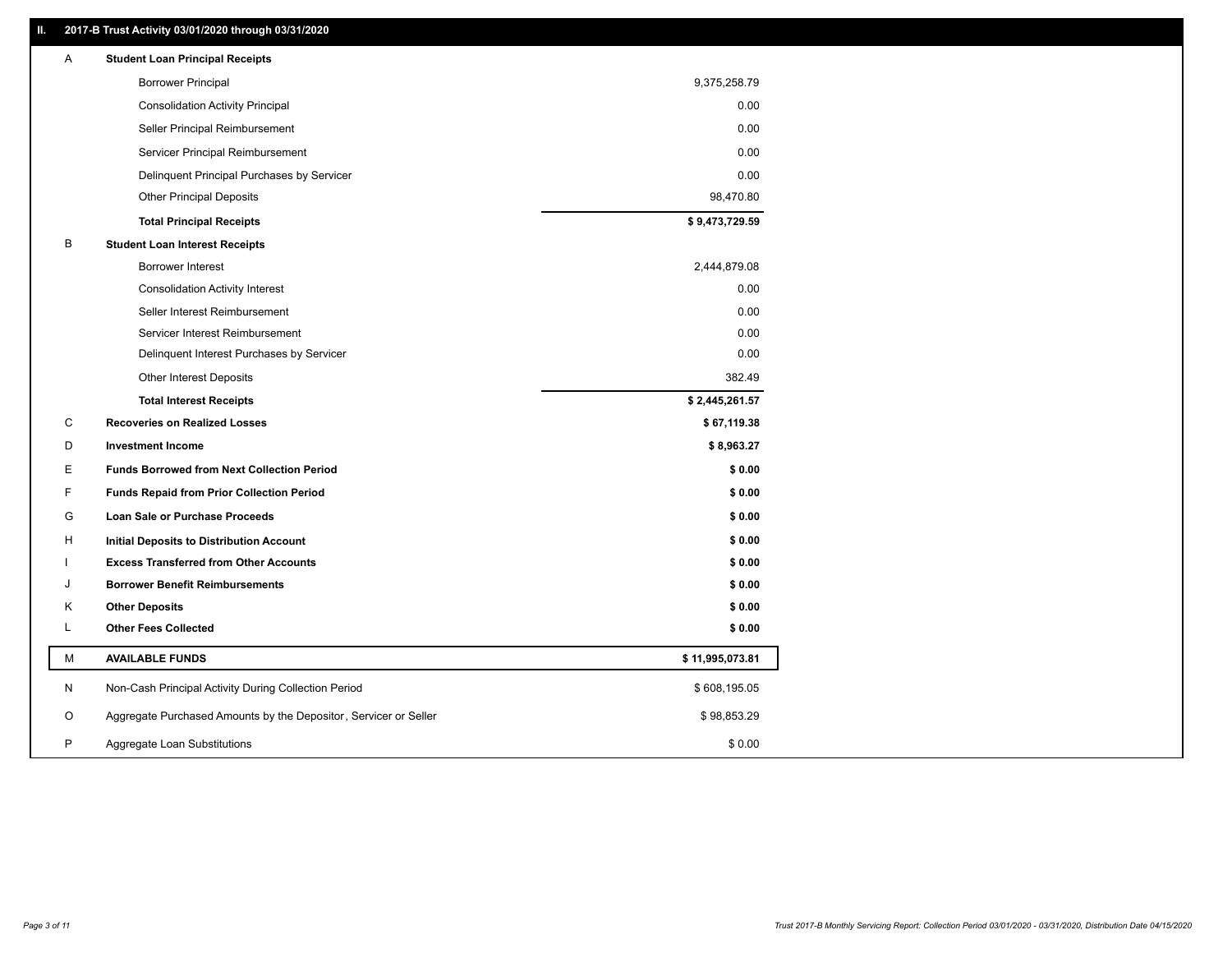|                   |                       |                          |            |                                                           | <b>Loans by Repayment Status</b> |                            |                          |         |                                                           |                |                            |
|-------------------|-----------------------|--------------------------|------------|-----------------------------------------------------------|----------------------------------|----------------------------|--------------------------|---------|-----------------------------------------------------------|----------------|----------------------------|
|                   |                       |                          | 03/31/2020 |                                                           |                                  | 02/29/2020                 |                          |         |                                                           |                |                            |
|                   |                       | <b>Wtd Avg</b><br>Coupon | # Loans    | Principal and<br><b>Interest Accrued</b><br>to Capitalize | % of Principal                   | % of Loans in<br>Repay (1) | <b>Wtd Avg</b><br>Coupon | # Loans | Principal and<br><b>Interest Accrued</b><br>to Capitalize | % of Principal | % of Loans in<br>Repay (1) |
| INTERIM:          | IN SCHOOL             | 9.60%                    | 3,472      | \$49,539,561.79                                           | 9.542%                           | $-$ %                      | 10.19%                   | 3,483   | \$49,304,492.10                                           | 9.333%         | $-$ %                      |
|                   | GRACE                 | 9.40%                    | 953        | \$11,873,390.98                                           | 2.287%                           | $-$ %                      | 10.00%                   | 1,097   | \$13,702,393.47                                           | 2.594%         | $-$ %                      |
|                   | <b>DEFERMENT</b>      | 9.27%                    | 2,690      | \$33,044,370.03                                           | 6.365%                           | $-$ %                      | 9.84%                    | 2,688   | \$32,716,301.52                                           | 6.193%         | $-$ %                      |
| <b>REPAYMENT:</b> | <b>CURRENT</b>        | 8.18%                    | 36,075     | \$375,348,986.38                                          | 72.295%                          | 88.372%                    | 8.76%                    | 37,769  | \$396,529,640.06                                          | 75.059%        | 91.668%                    |
|                   | 31-60 DAYS DELINQUENT | 8.77%                    | 656        | \$8,953,227.90                                            | 1.724%                           | 2.108%                     | 9.25%                    | 620     | \$8,810,449.05                                            | 1.668%         | 2.037%                     |
|                   | 61-90 DAYS DELINQUENT | 9.03%                    | 287        | \$3,740,165.09                                            | 0.720%                           | 0.881%                     | 9.31%                    | 306     | \$4,126,526.03                                            | 0.781%         | 0.954%                     |
|                   | > 90 DAYS DELINQUENT  | 9.13%                    | 166        | \$2,583,036.08                                            | 0.498%                           | 0.608%                     | 9.99%                    | 161     | \$2,364,913.73                                            | 0.448%         | 0.547%                     |
|                   | FORBEARANCE           | 8.40%                    | 2,571      | \$34,109,976.95                                           | 6.570%                           | 8.031%                     | 9.09%                    | 1,529   | \$20,737,811.14                                           | 3.925%         | 4.794%                     |
| <b>TOTAL</b>      |                       |                          | 46,870     | \$519,192,715.20                                          | 100.00%                          | 100.00%                    |                          | 47,653  | \$528,292,527.10                                          | 100.00%        | 100.00%                    |

Percentages may not total 100% due to rounding \*

1 Loans classified in "Repayment" include any loan for which interim interest only, \$25 fixed payments or full principal and interest payments are due.

|                              |                                                                                                                                                                              |                          |         |                                                           | <b>Loans by Borrower Status</b> |                                |                          |         |                                                                  |                |                                |
|------------------------------|------------------------------------------------------------------------------------------------------------------------------------------------------------------------------|--------------------------|---------|-----------------------------------------------------------|---------------------------------|--------------------------------|--------------------------|---------|------------------------------------------------------------------|----------------|--------------------------------|
|                              |                                                                                                                                                                              |                          |         | 03/31/2020                                                |                                 |                                | 02/29/2020               |         |                                                                  |                |                                |
|                              |                                                                                                                                                                              | <b>Wtd Avg</b><br>Coupon | # Loans | Principal and<br><b>Interest Accrued</b><br>to Capitalize | % of Principal                  | % of Loans in<br>P&I Repay (2) | <b>Wtd Avg</b><br>Coupon | # Loans | <b>Principal and</b><br><b>Interest Accrued</b><br>to Capitalize | % of Principal | % of Loans in<br>P&I Repay (2) |
| INTERIM:                     | IN SCHOOL                                                                                                                                                                    | 9.12%                    | 6,873   | \$96,715,943.71                                           | 18.628%                         | $-$ %                          | 9.69%                    | 6,931   | \$97,200,696.46                                                  | 18.399%        | $-$ %                          |
|                              | GRACE                                                                                                                                                                        | 8.99%                    | 1,797   | \$22,416,723.10                                           | 4.318%                          | $-$ %                          | 9.56%                    | 2,122   | \$26,298,640.15                                                  | 4.978%         | $-$ %                          |
|                              | <b>DEFERMENT</b>                                                                                                                                                             | 8.89%                    | 4,805   | \$58,053,142.11                                           | 11.181%                         | $-$ %                          | 9.45%                    | 4,826   | \$57,709,167.07                                                  | 10.924%        | $-$ %                          |
| P&I REPAYMENT:               | <b>CURRENT</b>                                                                                                                                                               | 8.09%                    | 29,756  | \$293,200,006.01                                          | 56.472%                         | 85.729%                        | 8.66%                    | 31,190  | \$311,433,309.91                                                 | 58.951%        | 89.729%                        |
|                              | 31-60 DAYS DELINQUENT                                                                                                                                                        | 8.72%                    | 623     | \$8,451,519.00                                            | 1.628%                          | 2.471%                         | 9.24%                    | 598     | \$8,571,452.53                                                   | 1.622%         | 2.470%                         |
|                              | 61-90 DAYS DELINQUENT                                                                                                                                                        | 9.03%                    | 284     | \$3,721,614.93                                            | 0.717%                          | 1.088%                         | 9.30%                    | 300     | \$4,066,996.31                                                   | 0.770%         | 1.172%                         |
|                              | > 90 DAYS DELINQUENT                                                                                                                                                         | 9.14%                    | 161     | \$2,523,789.39                                            | 0.486%                          | 0.738%                         | 9.97%                    | 157     | \$2,274,453.53                                                   | 0.431%         | 0.655%                         |
|                              | FORBEARANCE                                                                                                                                                                  | 8.40%                    | 2,571   | \$34,109,976.95                                           | 6.570%                          | 9.973%                         | 9.09%                    | 1,529   | \$20,737,811.14                                                  | 3.925%         | 5.975%                         |
| <b>TOTAL</b><br>$\star$<br>2 | Percentages may not total 100% due to rounding<br>Loans classified in "P&I Repayment" includes only those loans for which scheduled principal and interest payments are due. |                          | 46,870  | \$519,192,715.20                                          | 100.00%                         | 100.00%                        |                          | 47,653  | \$528,292,527.10                                                 | 100.00%        | 100.00%                        |

WAC reflects WAC3 To conform with company standard reporting these sections now include Princial and Interest Accrued to Capitalize .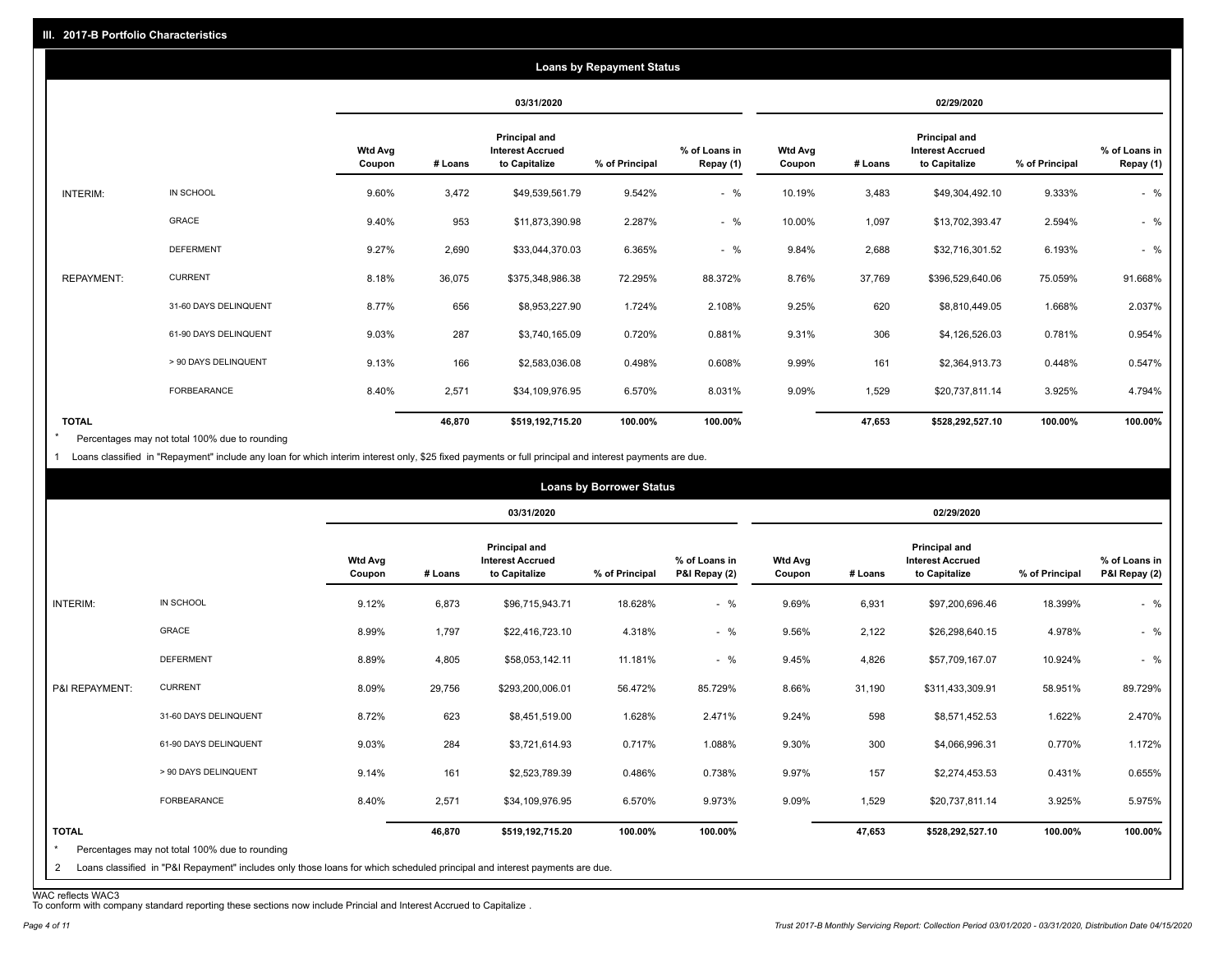|                                                                                                  | 3/31/2020        | 2/29/2020        |  |
|--------------------------------------------------------------------------------------------------|------------------|------------------|--|
| Pool Balance                                                                                     | \$519,192,715.20 | \$528,292,527.10 |  |
| Total # Loans                                                                                    | 46,870           | 47,653           |  |
| Total # Borrowers                                                                                | 45,102           | 45,855           |  |
| Weighted Average Coupon                                                                          | 8.53%            | 9.10%            |  |
| Weighted Average Remaining Term                                                                  | 128.42           | 128.12           |  |
| Percent of Pool - Cosigned                                                                       | 92.5%            | 92.5%            |  |
| Percent of Pool - Non Cosigned                                                                   | 7.5%             | 7.5%             |  |
| Borrower Interest Accrued for Period                                                             | \$3,697,209.51   | \$3,701,357.58   |  |
| Outstanding Borrower Interest Accrued                                                            | \$31,503,112.61  | \$31,539,519.92  |  |
| Gross Principal Realized Loss - Periodic *                                                       | \$607,401.66     | \$387,257.18     |  |
| Gross Principal Realized Loss - Cumulative *                                                     | \$12,843,682.87  | \$12,236,281.21  |  |
| Recoveries on Realized Losses - Periodic                                                         | \$67,119.38      | \$89,253.03      |  |
| Recoveries on Realized Losses - Cumulative                                                       | \$1,532,218.13   | \$1,465,098.75   |  |
| Net Losses - Periodic                                                                            | \$540,282.28     | \$298,004.15     |  |
| Net Losses - Cumulative                                                                          | \$11,311,464.74  | \$10,771,182.46  |  |
| Non-Cash Principal Activity - Capitalized Interest                                               | \$1,217,291.93   | \$1,608,718.60   |  |
| Since Issued Total Constant Prepayment Rate (CPR) (1)                                            | 11.84%           | 11.79%           |  |
| <b>Loan Substitutions</b>                                                                        | \$0.00           | \$0.00           |  |
| <b>Cumulative Loan Substitutions</b>                                                             | \$0.00           | \$0.00           |  |
| <b>Unpaid Servicing Fees</b>                                                                     | \$0.00           | \$0.00           |  |
| <b>Unpaid Administration Fees</b>                                                                | \$0.00           | \$0.00           |  |
| <b>Unpaid Carryover Servicing Fees</b>                                                           | \$0.00           | \$0.00           |  |
| Note Interest Shortfall                                                                          | \$0.00           | \$0.00           |  |
| Loans in Modification                                                                            | \$31,681,590.69  | \$30,418,780.77  |  |
| % of Loans in Modification as a % of Loans in Repayment (P&I)                                    | 10.29%           | 9.32%            |  |
|                                                                                                  |                  |                  |  |
| % Annualized Gross Principal Realized Loss - Periodic as a %<br>of Loans in Repayment (P&I) * 12 | 2.37%            | 1.42%            |  |
| % Gross Principal Realized Loss - Cumulative as a % of<br>Original Pool Balance                  | 1.72%            | 1.64%            |  |

\* In accordance with the Servicer's current policies and procedures, after September 1, 2017 loans subject to bankruptcy claims generally will not be reported as a charged- off unless and until they are delinquent for 120

(1) For additional information, see 'Since Issued CPR Methodology' found on page 11 of this report.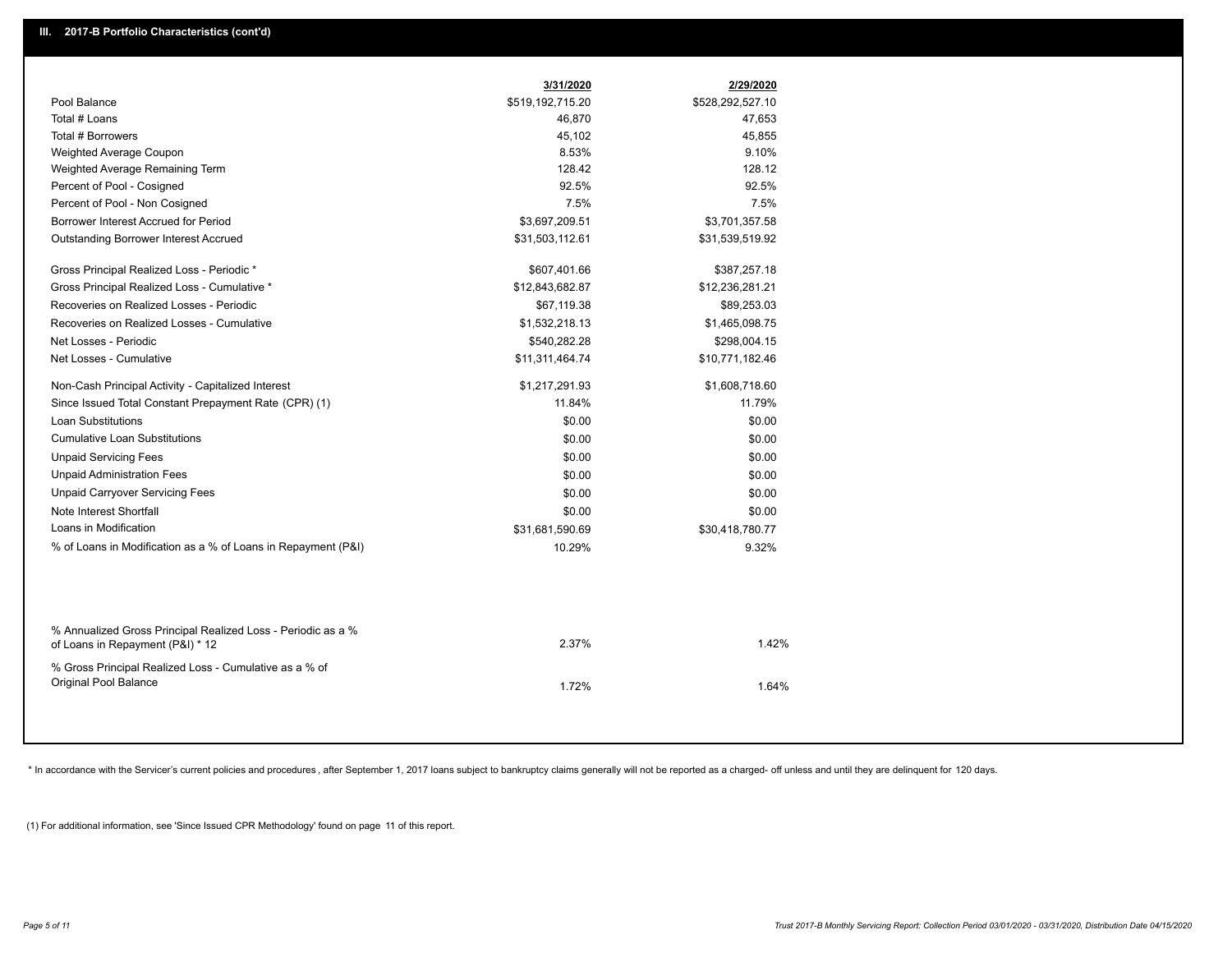#### **Loan Program**  A

|                                    | Weighted<br><b>Average Coupon</b> | # LOANS     | <b>\$ AMOUNT</b> | $%$ *     |
|------------------------------------|-----------------------------------|-------------|------------------|-----------|
| - Smart Option Interest-Only Loans | 7.49%                             | 10.901      | \$91,196,003.88  | 17.565%   |
| - Smart Option Fixed Pay Loans     | 8.45%                             | 11.547      | \$156,136,201.41 | 30.073%   |
| - Smart Option Deferred Loans      | 8.77%                             | 24.422      | \$271,860,509.91 | 52.362%   |
| - Other Loan Programs              | $0.00\%$                          | $\mathbf 0$ | \$0.00           | $0.000\%$ |
| <b>Total</b>                       | 8.45%                             | 46,870      | \$519,192,715.20 | 100.000%  |

\* Percentages may not total 100% due to rounding

B

C

**Index Type**

|                       | Weighted<br><b>Average Coupon</b> | # LOANS | \$ AMOUNT        | $%$ *    |
|-----------------------|-----------------------------------|---------|------------------|----------|
| - Fixed Rate Loans    | 8.18%                             | 10,392  | \$128,445,833.51 | 24.740%  |
| - LIBOR Indexed Loans | 8.54%                             | 36,478  | \$390,746,881.69 | 75.260%  |
| - Other Index Rates   | $0.00\%$                          | 0       | \$0.00           | 0.000%   |
| <b>Total</b>          | 8.45%                             | 46,870  | \$519,192,715.20 | 100.000% |

\* Percentages may not total 100% due to rounding

# **Weighted Average Recent FICO**

| $0 - 639$          | 3,905  | \$41,765,167.96  | 8.044%   |
|--------------------|--------|------------------|----------|
| 640 - 669          | 3,119  | \$34,247,890.14  | 6.596%   |
| 670 - 699          | 5,105  | \$57,949,012.65  | 11.161%  |
| 700 - 739          | 10,039 | \$114,009,777.87 | 21.959%  |
| $740 +$            | 24,700 | \$271,206,722.92 | 52.236%  |
| N/A <sup>(1)</sup> | 2      | \$14,143.66      | 0.003%   |
| <b>Total</b>       | 46,870 | \$519,192,715.20 | 100.000% |

WAC reflects WAC3

To conform with company standard reporting these sections now include Princial and Interest Accrued to Capitalize .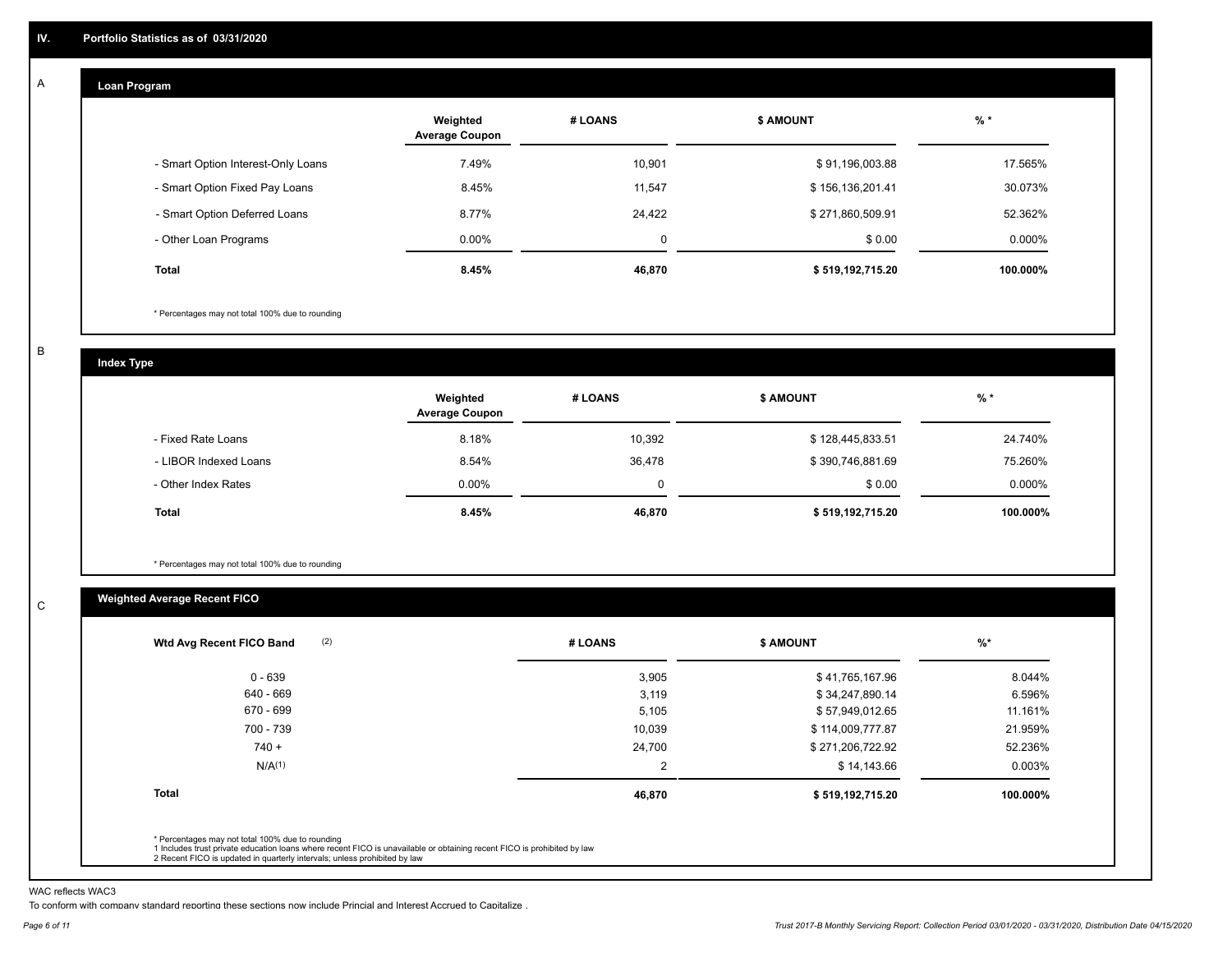| V. | 2017-B Reserve Account, Principal Distribution, and R-2 Certificate Calculations                                                                                                                   |                                   |  |
|----|----------------------------------------------------------------------------------------------------------------------------------------------------------------------------------------------------|-----------------------------------|--|
| А. | <b>Reserve Account</b>                                                                                                                                                                             |                                   |  |
|    | Specified Reserve Account Balance                                                                                                                                                                  | \$1,891,480.00                    |  |
|    | Actual Reserve Account Balance                                                                                                                                                                     | \$1,891,480.00                    |  |
| В. | <b>Principal Distribution Amount</b>                                                                                                                                                               |                                   |  |
|    | Class A Notes Outstanding<br>i.                                                                                                                                                                    | \$319,804,768.97                  |  |
|    | Pool Balance<br>ii.                                                                                                                                                                                | \$519,192,715.20                  |  |
|    | iii.<br>First Priority Principal Distribution Amount (i - ii)                                                                                                                                      | \$0.00                            |  |
|    | Class A and B Notes Outstanding<br>iv.                                                                                                                                                             | \$369,804,768.97                  |  |
|    | <b>First Priority Principal Distribution Amount</b><br>ν.                                                                                                                                          | \$0.00                            |  |
|    | Pool Balance<br>vi.                                                                                                                                                                                | \$519,192,715.20                  |  |
|    | Specified Overcollateralization Amount<br>vii.                                                                                                                                                     | \$155,757,814.56                  |  |
|    | Regular Principal Distribution Amount (if (iv > 0, (iv - v) - (vi - vii))<br>viii.                                                                                                                 | \$6,369,868.33                    |  |
|    | Pool Balance<br>ix.                                                                                                                                                                                | \$519,192,715.20                  |  |
|    | 10% of Initial Pool Balance<br>х.                                                                                                                                                                  | \$74,820,443.74                   |  |
|    | First Priority Principal Distribution Amount<br>xi.                                                                                                                                                | \$0.00                            |  |
|    | Regular Principal Distribution Amount<br>xii.                                                                                                                                                      | \$6,369,868.33                    |  |
|    | Available Funds (after payment of waterfall items A through I)<br>xiii.                                                                                                                            | \$4,506,137.16                    |  |
|    | xiv. Additional Principal Distribution Amount (if(vi <= x,min(xiii, vi - xi - xii)))                                                                                                               | \$0.00                            |  |
| C. | R-2 Certificate                                                                                                                                                                                    |                                   |  |
|    | <b>Previous Notional Balance</b>                                                                                                                                                                   | \$45,942,940.00                   |  |
|    | Shortfall of Principal                                                                                                                                                                             | \$0.00                            |  |
|    | Shortfall of Interest                                                                                                                                                                              | \$0.00                            |  |
|    | <b>Current Notional Balance</b><br>Excess Distribution Allocated (1)                                                                                                                               | \$45,942,940.00<br>\$1,261,245.27 |  |
| D. | R-3 Certificate                                                                                                                                                                                    |                                   |  |
|    | <b>Previous Notional Balance</b>                                                                                                                                                                   | \$25,593,314.79                   |  |
|    | Remaining Principal Collections (2)                                                                                                                                                                | \$0.00                            |  |
|    | <b>Current Notional Balance</b>                                                                                                                                                                    | \$24,985,913.13                   |  |
|    | 1. Until the notional amount of the R-2 Certificate is reduced to zero and if there is excess cash through the distribution available it will be distributed to the R-2 Certificate, otherwise the |                                   |  |

amount will be zero

2. Payments will be made after the principal balance of each class of notes has been reduced to zero and the pool balance is less than or equal to the principal balance of the R-3 Certificate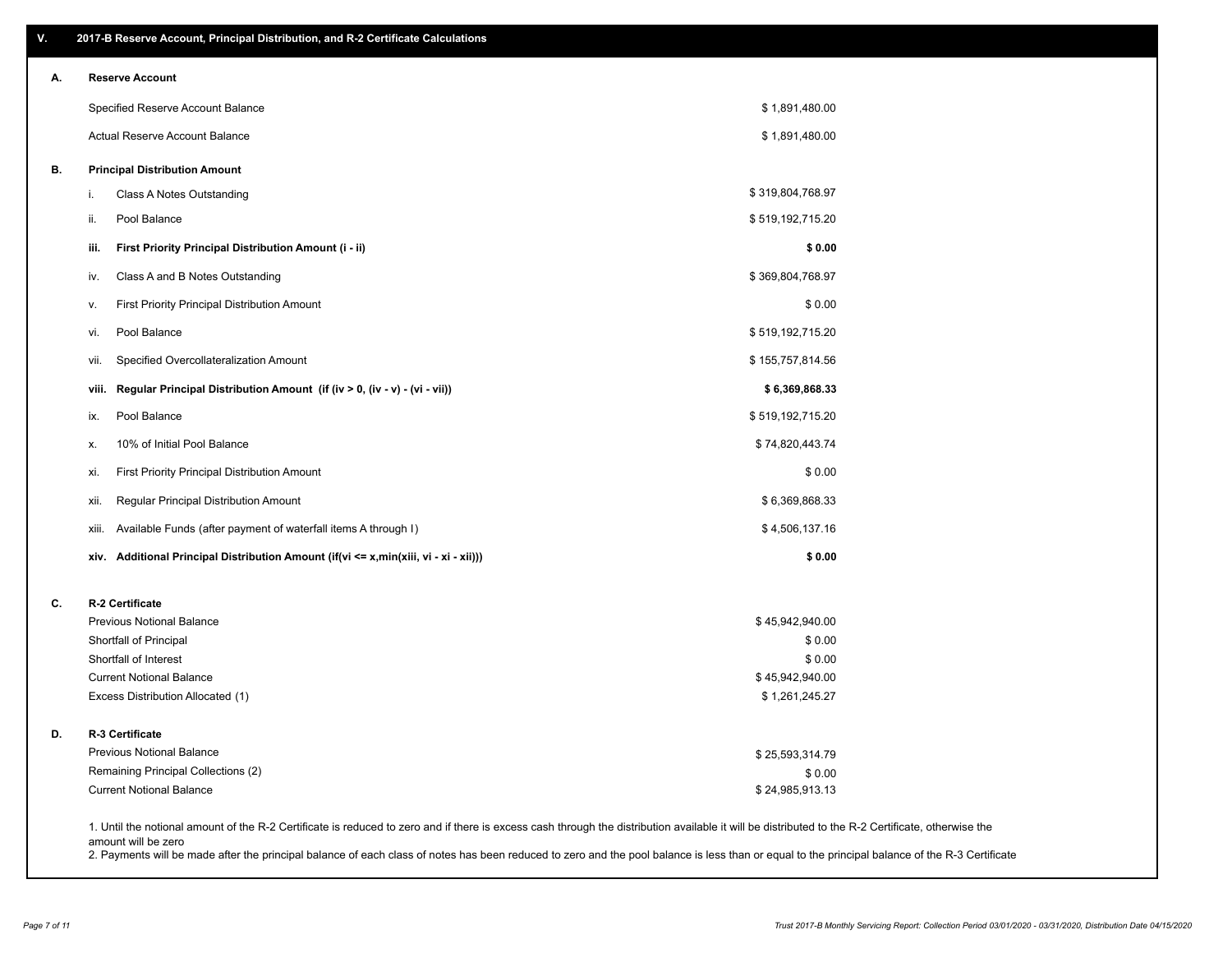|    |                                                         | Paid           | <b>Funds Balance</b> |
|----|---------------------------------------------------------|----------------|----------------------|
|    | <b>Total Available Funds</b>                            |                | \$11,995,073.81      |
| A  | <b>Trustee Fees</b>                                     | \$0.00         | \$11,995,073.81      |
| В  | <b>Servicing Fees</b>                                   | \$333,440.04   | \$11,661,633.77      |
| C  | i. Administration Fees                                  | \$8,333.00     | \$11,653,300.77      |
|    | ii. Unreimbursed Administrator Advances plus any Unpaid | \$0.00         | \$11,653,300.77      |
| D  | Class A Noteholders Interest Distribution Amount        | \$631,461.95   | \$11,021,838.82      |
| E. | <b>First Priority Principal Payment</b>                 | \$0.00         | \$11,021,838.82      |
| F. | Class B Noteholders Interest Distribution Amount        | \$145,833.33   | \$10,876,005.49      |
| G  | Reinstatement Reserve Account                           | \$0.00         | \$10,876,005.49      |
| H  | <b>Regular Principal Distribution</b>                   | \$6,369,868.33 | \$4,506,137.16       |
|    | <b>Carryover Servicing Fees</b>                         | \$0.00         | \$4,506,137.16       |
| J  | Additional Principal Distribution Amount                | \$0.00         | \$4,506,137.16       |
| Κ  | Unpaid Expenses of Trustee                              | \$0.00         | \$4,506,137.16       |
| L  | Unpaid Expenses of Administrator                        | \$0.00         | \$4,506,137.16       |
| M  | i. Remaining Funds to the R-1 Certificateholder(s)      | \$3,244,891.89 | \$1,261,245.27       |
|    | ii. Remaining Funds to the R-2 Certificateholder(s)     | \$1,261,245.27 | \$0.00               |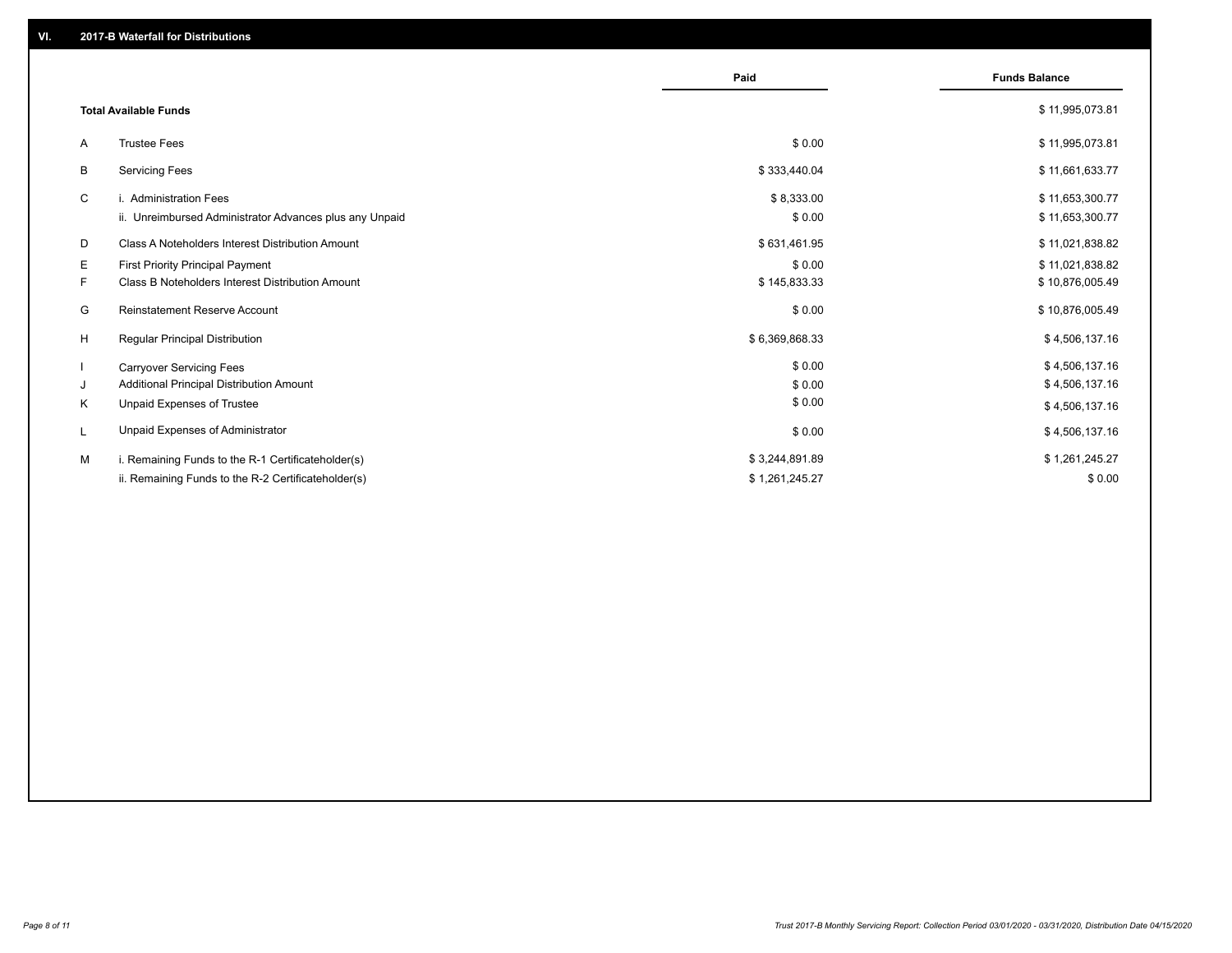| A <sub>2</sub> A        | A <sub>2</sub> B        | в                       |
|-------------------------|-------------------------|-------------------------|
| 83189DAB6               | 83189DAC4               | 83189DAD2               |
| \$214,269,195.22        | \$105,535,573.75        | \$50,000,000.00         |
| <b>FIXED</b>            | <b>LIBOR</b>            | <b>FIXED</b>            |
| 2.82%                   | 0.75%                   | 3.50%                   |
| 1 NEW YORK BUSINESS DAY | 1 NEW YORK BUSINESS DAY | 1 NEW YORK BUSINESS DAY |
| 3/15/2020               | 3/16/2020               | 3/15/2020               |
| 4/15/2020               | 4/15/2020               | 4/15/2020               |
| 0.08333333              | 0.08333333              | 0.08333333              |
| 2.82000%                | 1.45463%                | 3.50000%                |
| 0.002350000             | 0.001212192             | 0.002916667             |
| \$503,532.61            | \$127,929.34            | \$145,833.33            |
| $\mathcal{S}$ -         | $\mathcal{S}$ -         | $\mathcal{S}$ -         |
| \$503,532.61            | \$127,929.34            | \$145,833.33            |
| \$503,532.61            | \$127,929.34            | \$145,833.33            |
| $\mathsf{\$}$ -         | $\mathsf{\$}$ -         | $\mathcal{S}$ -         |
| \$4,267,811.78          | \$2,102,056.55          | $\mathcal{S}$ -         |
| \$210,001,383.44        | \$103,433,517.20        | \$50,000,000.00         |
| 0.015924671             | 0.015924671             | 0.000000000             |
| 0.783587252             | 0.783587252             | 1.000000000             |
|                         |                         |                         |

\* Pay rates for Current Distribution. For the interest rates applicable to the next distribution date, please see https://www.salliemae.com/about/investors/data/SMBabrate.txt.

**VII. 2017-B Distributions**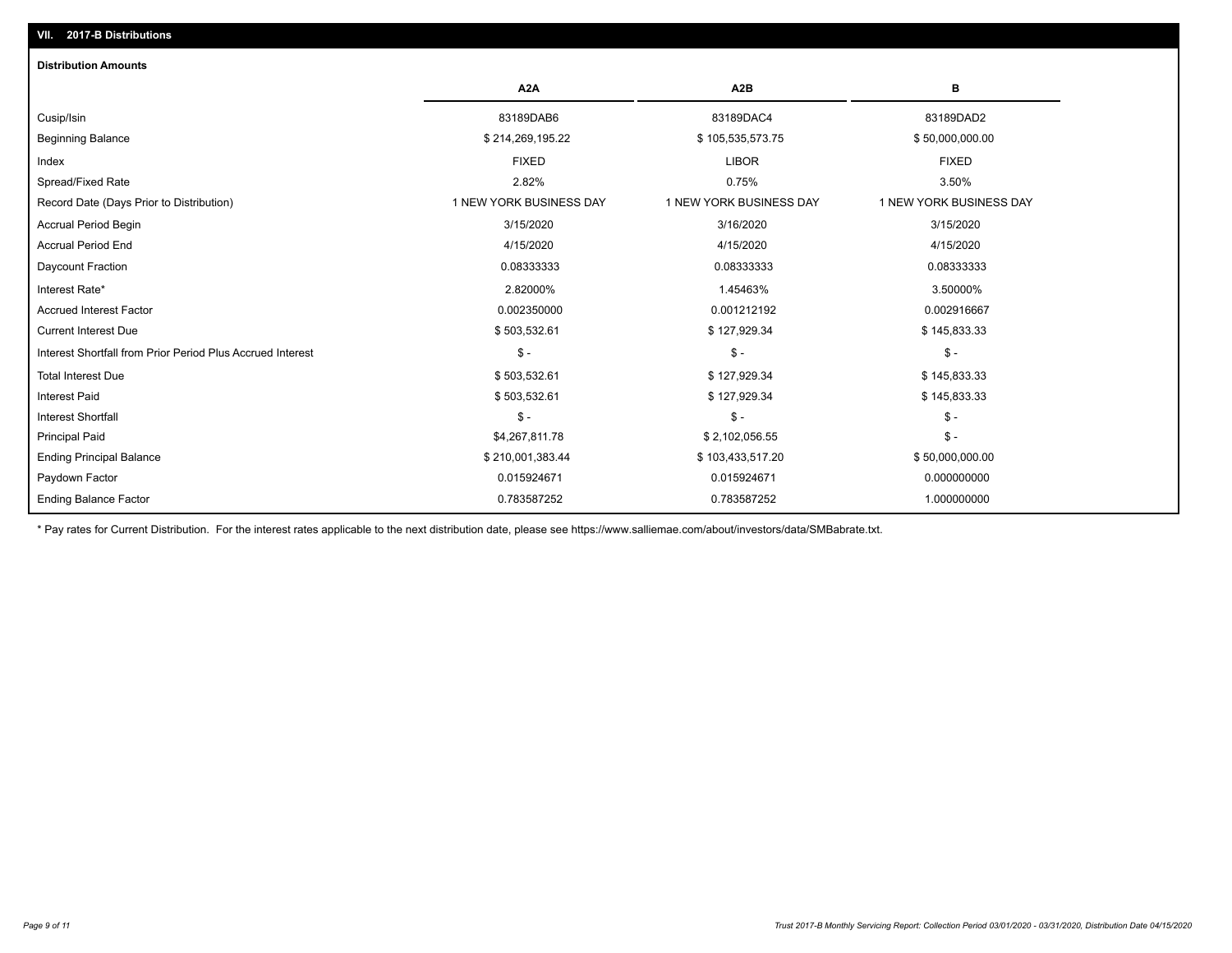#### **Since Issued Total CPR**

$$
\text{total CPR} = 1 - \left(\frac{APB}{PPB}\right)^{\left(\frac{12}{MSC}\right)}
$$

APB = Actual period-end Pool Balance PPB = Projected period-end Pool Balance assuming no prepayments and no defaults Pool Balance = Sum(Principal Balance + Interest Accrued to Capitalize Balance) MSC = Months Since Cut-Off

#### **Since-Issued Total Constant Prepayment Rate (CPR)**

Since-Issued Total CPR measures prepayments, both voluntary and involuntary, for a trust student loan pool over the life of a transaction. For each trust distribution, the actual month-end pool balance is compared against a month-end pool balance originally projected at issuance assuming no prepayments and defaults. For purposes of Since- Issued Total CPR calculations, projected period end pool balance assumes in-school status loans have up to a six month grace period before moving to repayment, grace status loans remain in grace status until their status end date and then to move to full principal and interest repayment, loans subject to interim interest or fixed payments during their in-school and grace period continue paying interim interest or fixed payments until full principal and interest repayment begins, all other trust loans are in full principal and interest repayment status, and that no trust loan in full principal and interest repayment moves from full principal and interest repayment status to any other status.

### **Weighted Average Coupon**

*WAC1 = APB* ((*CIR*)\*(*APB*))

*WAC2 = APB*  $\frac{((APCL)^{*}(APB))}{APB}$  wac<sub>3</sub> =  $\frac{((ACTL)^{*}(A)P}{APB}$ 



APB = Actual period-end Pool Balance

CIR = Average of the Contractual Interest Rate (1)

APCL = Average of the Applicable Interest Rate (2)

ACTL = Average of the Actual Interest Rate (3)

#### **Weighted Average Coupon (WAC)**

(1) Contractual Interest Rate represents the interest rate indicated in the Promissory Note

(2) Appliclable Interest Rate represents the interest rate after rate reductions, if applicable, are applied

(3) Actual Interest Rate represents the interest rate when borrower incentive programs and rate reductions, if applicable, are applied